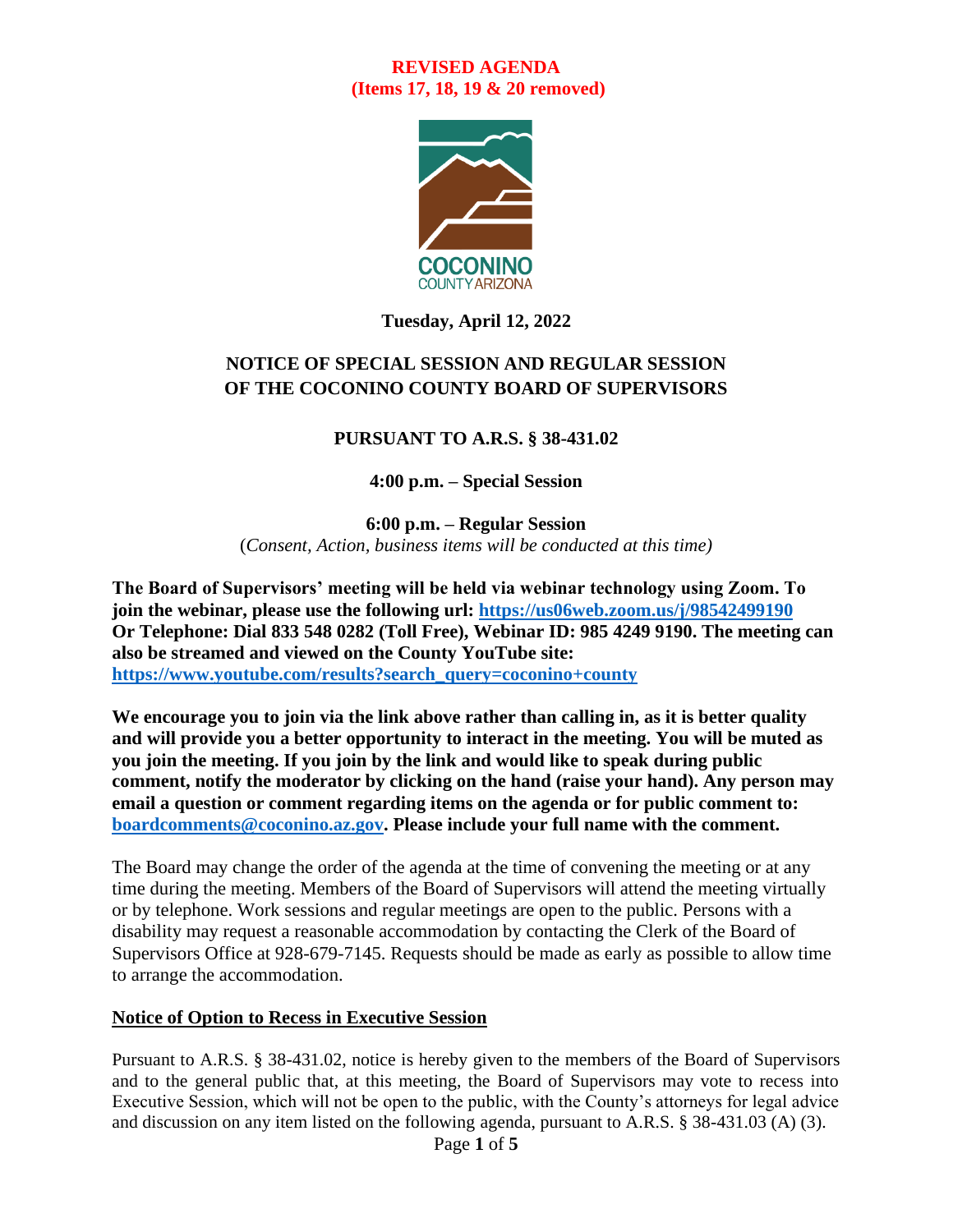### **4:00 p.m. – Special Session**

### **Call to Order:**

#### **Discussion and Possible Direction Item:**

- 1. Presentation and discussion following legal advice regarding a proposed contract for recreational, concession, and/or retail opportunity at Fort Tuthill County Park called The White House. Pursuant to ARS  $38-431.03(A)(3)$  & (4) the Board may enter executive session to receive legal advice and give instruction and direction to legal counsel. **Parks and Recreation**
- 2. Discussion, update and possible direction to staff regarding state and federal legislative priorities; legislative and administrative update. **Public Affairs**
- 3. Discussion, review and possible direction regarding the Board of Supervisors planning calendar. **County Manager**
- 4. Discussion and update from the County Manager regarding possible community, regional and/or administrative matters. **County Manager**
- 5. Roundtable: To be discussed. Pursuant to A.R.S. § 38-431.02(H), these matters will not be acted upon: Reports from Supervisors; updates on new projects, district budgets, requests for services and initiatives, updates from county staff:
	- District 1 Supervisor Patrice Horstman
	- District 2 Supervisor Jeronimo Vasquez
	- District 4 Supervisor Judy Begay
	- District 5 Supervisor Lena Fowler
	- District 3 Supervisor Matt Ryan
	- Chair's Report

#### **6:00 p.m. – Regular Session**

**The Board of Supervisors' meeting will be held via webinar technology using Zoom. To join the webinar, please use the following url: <https://us06web.zoom.us/j/98542499190> Or Telephone: Dial 833 548 0282 (Toll Free), Webinar ID: 985 4249 9190. The meeting can also be streamed and viewed on the County YouTube site: [https://www.youtube.com/results?search\\_query=coconino+county](https://www.youtube.com/results?search_query=coconino+county)**

**We encourage you to join via the link above rather than calling in, as it is better quality and will provide you a better opportunity to interact in the meeting. You will be muted as you join the meeting. If you join by the link and would like to speak during public comment, notify the moderator by clicking on the hand (raise your hand). Any person may email a question or comment regarding items on the agenda or for public comment to: [boardcomments@coconino.az.gov.](mailto:boardcomments@coconino.az.gov) Please include your full name with the comment.**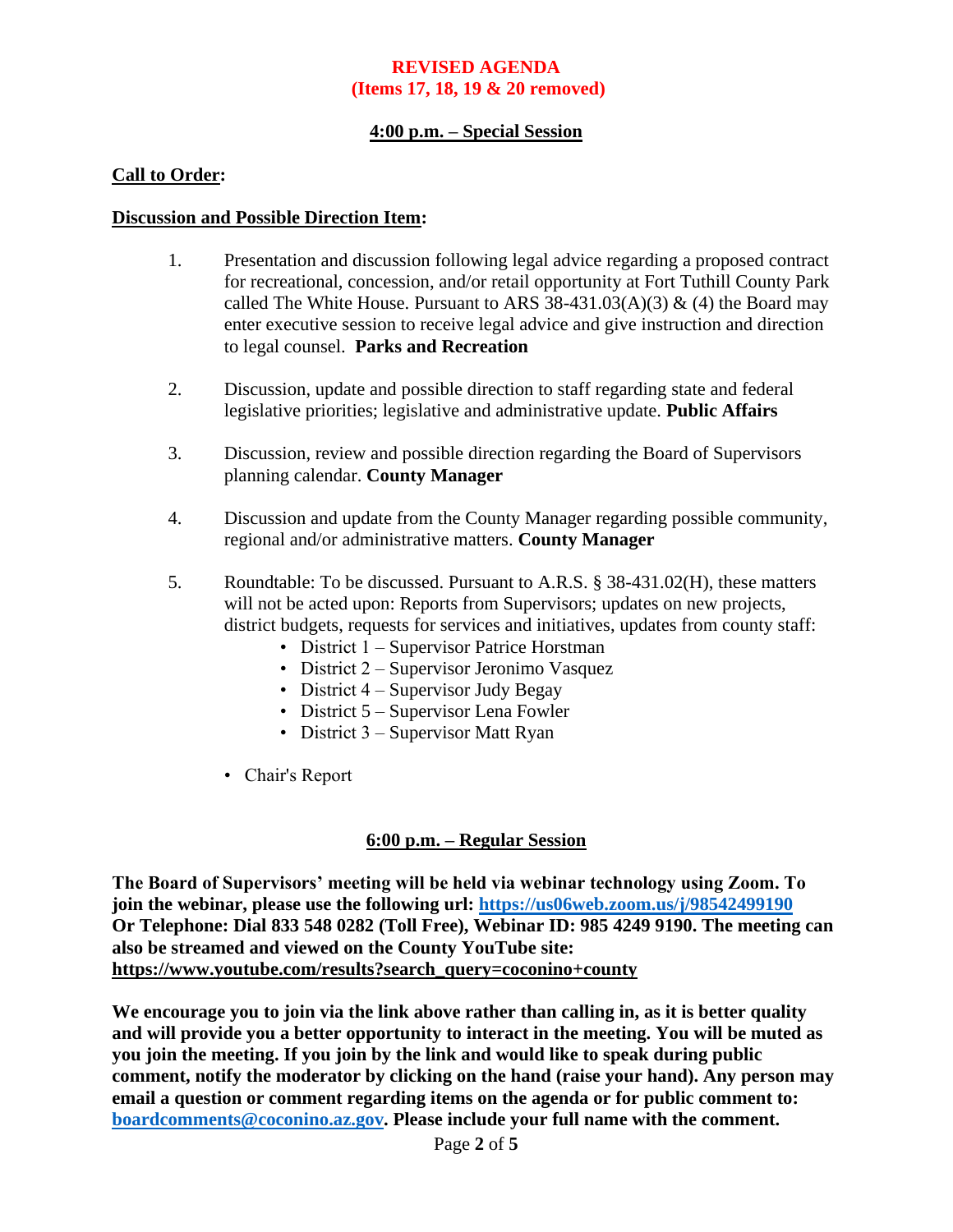The Board may change the order of the agenda at the time of convening the meeting or at any time during the meeting. Members of the Board of Supervisors will attend the meeting virtually or by telephone. Work sessions and regular meetings are open to the public. Persons with a disability may request a reasonable accommodation by contacting the Clerk of the Board of Supervisors Office at 928-679-7145. Requests should be made as early as possible to allow time to arrange the accommodation.

### **Notice of Option to Recess in Executive Session**

Pursuant to A.R.S. § 38-431.02, notice is hereby given to the members of the Board of Supervisors and to the general public that, at this meeting, the Board of Supervisors may vote to recess into Executive Session, which will not be open to the public, with the County's attorneys for legal advice and discussion on any item listed on the following agenda, pursuant to A.R.S. § 38-431.03 (A) (3).

### **Call to the Public for items not on the Agenda**

After the pledge of allegiance, the Chairman will call on members of the public to speak on any item or area of concern not listed on the agenda. Items presented during the Call to the Public portion of the Agenda cannot be acted on by the Board of Supervisors. Individual Supervisors may ask questions of the public, but are prohibited by the Open Meeting law from discussing or considering the item among themselves until the item is officially placed on the Agenda. Individuals are limited in their presentations.

#### **Consent Agenda**

All matters under Consent Agenda are considered by the Board of Supervisors to be routine and will be enacted by a single motion. If discussion is desired on any particular consent item that item will be removed from the consent agenda and will be considered separately.

#### **Speaking During a Public Hearing**

After staff and applicant presentations for specific public hearing items, the Chairman will open the public hearing and ask for comments from the public. Those who fill out a speaker's form will be called on first. You do not need to fill out a speaker's form to speak.

#### **Call to Order:**

#### **Pledge of Allegiance:**

#### **Call to the Public:**

#### **Proclamation:**

6. Consideration and possible action to approve a proclamation designating April 2022 as Earth Month. **Community Development**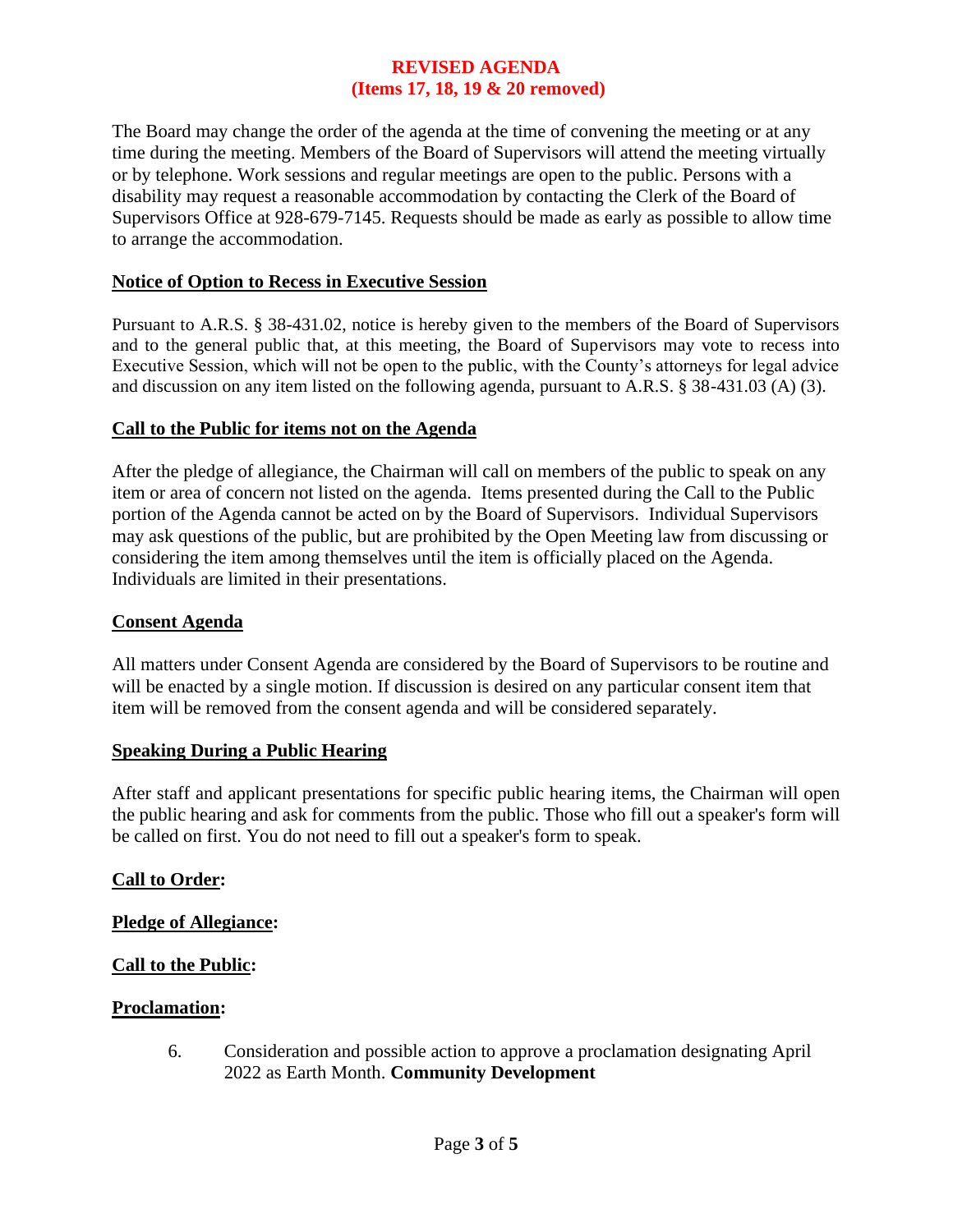### **Board of Supervisors Consent Agenda:**

7. Consideration and possible action to ratify and/or approve warrants, electronic fund transfers, and other payments as listed on the agenda. An itemized list of the below-numbered claims is filed in the official records of the Coconino County Board of Supervisors.

| Run Date   | <b>Warrant Numbers</b>        | Computer Register Totals |
|------------|-------------------------------|--------------------------|
| 03/31/2022 | $EFT - 14953 - 15012$         | \$209,349.28             |
| 03/31/2022 | $Check - 92204050 - 92204118$ | \$174,918.76             |

- 8. Consideration and possible action to approve Resolution 2022-15, approving State Mid-Year Funding Modifications for FY 2022, for an increase in revenue of \$455,037.00 for FY 2022 salaries, employee related expenses, and operational expenses and a decrease to revenue of \$26,300.00 in Drug Treatment and Education Fund and corresponding salary and employee related expenses due to a projected revertment, and approve the corresponding budget adjustment. **Adult Probation**
- 9. Consideration and possible action to approve Resolution 2022-17, requesting the Governor and Legislature of Arizona provide water certainty to rural Arizona by passing legislation on rural management areas in the 2022 Legislative Session. **Public Affairs**
- 10. Consideration and possible action to approve a Memorandum of Understanding (MOU), BLM-AZ-2021-02, with the United States Department of the Interior, Bureau of Land Management (BLM) to provide cross certification of BLM law enforcement officers for the next five years. **Sheriff**

### **Public Hearing:**

- 11. Public Hearing, consideration, and possible recommendation of approval to the Arizona Department of Liquor Licenses and Control regarding an application (#185157) for a Series 012 (restaurant) liquor license for Javelina Cantina, Agent Theresa June Morse, located at 671 Hwy 179, Sedona, AZ, 86336. **Board of Supervisors**
- 12. Public Hearing, consideration, and possible recommendation of approval to the Arizona Department of Liquor Licenses and Control regarding an application (#184626) for a Series 007 (Beer & Wine Bar) liquor license for Marble Canyon Lodge, located at Hwy 89A at Navajo Bridge, Marble Canyon, AZ, 86036, Agent Andrea Dahlman Lewkowitz. **Board of Supervisors**